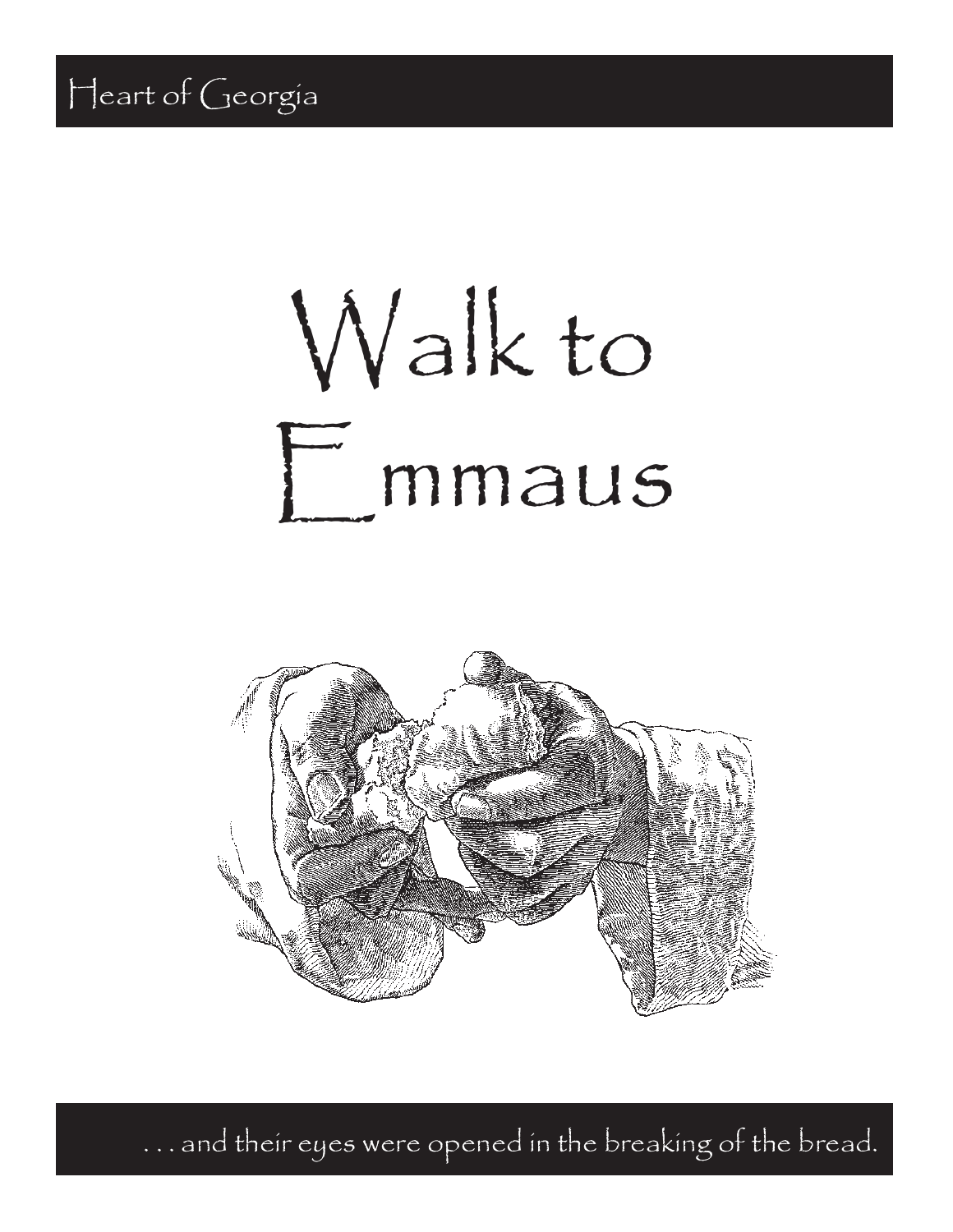# **CELEBRATE YOU!**

You are worth celebrating. You are worth everything. You are unique. In the world, there is only one you.

There is only one person with Your talents Your experiences Your gifts.



**NO**

### **ONE**

### **CAN TAKE YOUR PLACE!**

God created only one you, precious in his sight. You have immense potential

> To love To care To create To grow To sacrifice If you believe in yourself.

It doesn't matter your age, or your color, or whether you parents loved you or not. (Maybe they wanted to but couldn't.) It belongs to the past. You belong to the now!

It doesn't matter what you have been. The wrong you've done. The mistakes you've made. The people you've hurt.

You are forgiven! Your are accepted. You're okay. You are loved – in spite of everything. So love yourself, and nourish the seeds within you.

Celebrate YOU! Begin now. Start anew. Give yourself a new birth. Today.

You are you, and that is all you need to be. You are temporary. Here today and gone tomorrow. But today. Today can be a new beginning, a new thing, a new life.

### **YOU CANNOT DESERVE THIS NEW LIFE**

### **IT IS GIVEN FREELY**

### **THAT IS THE MIRACLE CALLED GOD**

### **SO CELEBRATE THE MIRACLE AND CELEBRATE YOU!**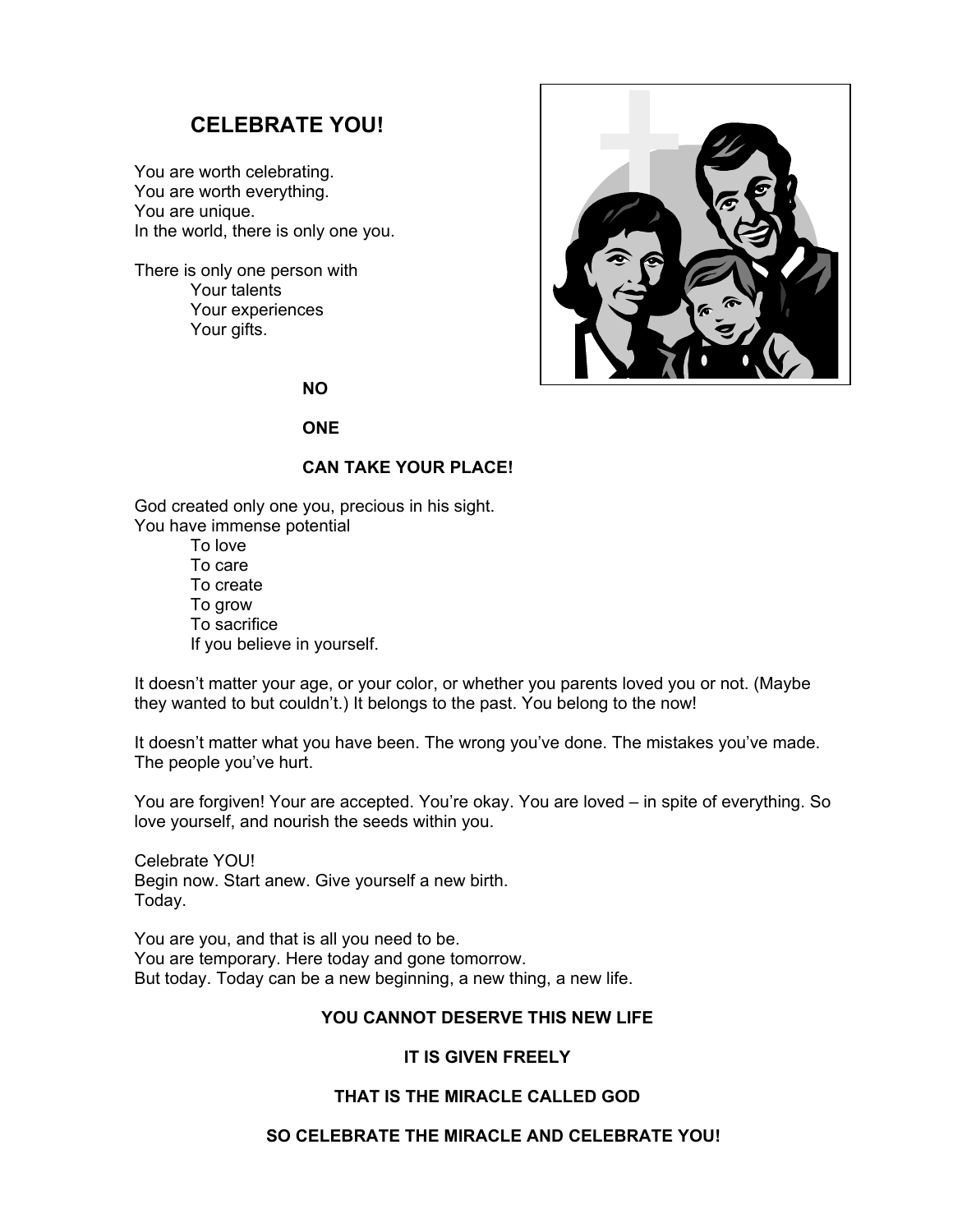# **YOUR FOURTH DAY**

These pages are intended for those who have just completed the three days of the Walk to Emmaus. If you are one of these, you have probably found it to be one of the most profound, emotional, and spiritual experiences of your life. If you are a little confused and bewildered as to just what happened to you , and just what this means at this point in your life, please be aware that this is a normal reaction.

The three days are just the beginning for you. If you have a new awareness of Jesus Christ in your life, you will want to continue to grow in that relationship with Him. The Emmaus movement has structured a method to assist you in that growth.

These pages are not proposed to be scholarly, in-depth treatment of the Emmaus movement. They are written to give you an initial understanding of the movement. It is hoped that they will answer some of your questions.

# **THE THREE DAYS --- AN ENCOUNTER WITH CHRIST**

The three days should have brought you into a personal encounter with Jesus Christ. You should now have a greater understanding, particularly as you see Him in your environment. Of course, this awareness of Christ will differ with individuals, as we tend to react in different ways. The important thing that must be considered now is that any relationship with Jesus is one that must continue to grow. A person can never say that he or she has reached a particular point and need not continue to strive to improve that friendship. As a husband, a wife, or any two friends realize any relationship must be nurtured and worked at by both involved. It is evident that the relationship with Christ must be developed and worked on if it is to grow. God's grace and friendship is constant and always extended to us. It is our response to Him that must be regular and increasing if we are to grow in Him.

It is also evident that we cannot grow in His life by attempting to so it alone. One of the talks on the three days made the point that "an isolated Christian is a paralyzed Christian". We need help and support in our growth, as it is also incumbent on us to assist and support others in their growth. Our salvation is not an isolated happening; it is accomplished with and by others. This is the real meaning of Christian community. It is a group of people whose only purpose for coming together is that Christ is the center of that group, and everything they do revolves around that fact. The Emmaus movement recognizes the necessity for the need for helping and supporting each other - the Christian community – and this is the manner in which the Emmaus movement is structured.

It is important to view the process of the Walk to Emmaus as a movement and not as an organization. It is also essential to perceive the Walk to Emmaus as a movement of the church. Emmaus is not intended to be a club or another Christian organization. The Walk to Emmaus as a movement means that it is an ongoing process starting before the weekend and continuing afterwards, for the rest of your life.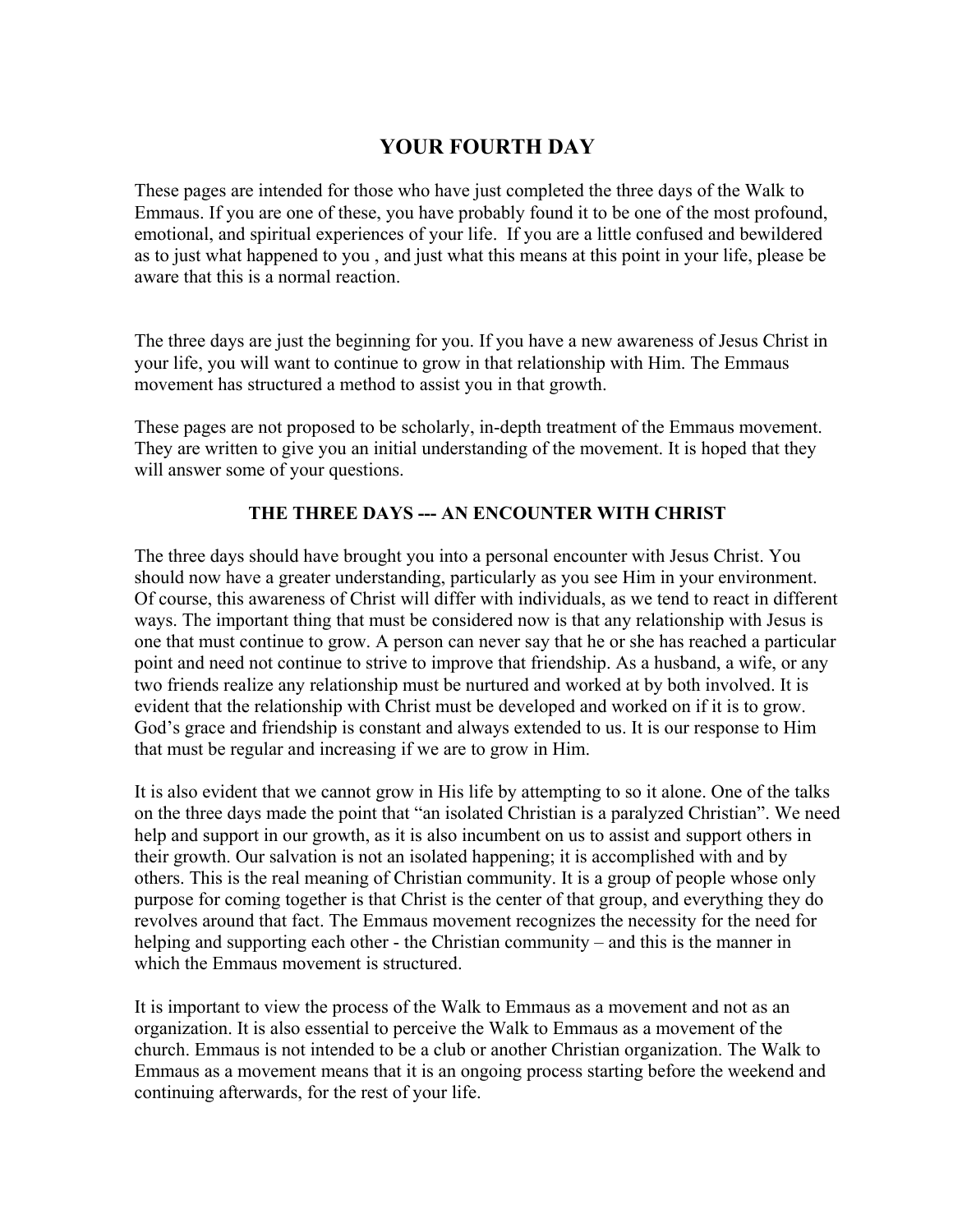# **THINGS YOU SHOULD KNOW**

- 1. Your group reunion is the most important part of your  $4<sup>th</sup>$  Day. Be diligent in setting one up, and be faithful to it. Don't be afraid to change groups if you do not feel comfortable.
- **2.** Emmaus Cluster Gatherings are held each month. You will be notified as to time and place.
- **3.** You may not be on a Conference Room Team right away; but you can serve the community and express your support by working in the kitchen or on one of the support committees. Sign-up sheets for these committees are available at Emmaus activities.
- **4.** Please fill out the Volunteer Sheet completely and return it to your cluster leader.
- **5.** The Candlelight on Saturday night and Closing on Sunday night are reserved for community members only. Guests and children are always welcome at the monthly Emmaus Cluster Gatherings. Children should not be brought to Send-Off Candlelight or Closings.
- **6.** If you are working in support areas, we ask that you limit your contact with the candidates as much as possible. No one, other than the kitchen crew and Conference Room Team, is to be in the dining room with candidates.
- **7.** You are now a potential sponsor. As such, you have certain duties and responsibilities, not the least of which is deciding whom to sponsor. See the page entitled Suggestions for Sponsors in this booklet for more on this subject.
- **8.** A group who makes up the Board of Directors governs the Emmaus Community. This group, which includes the Community Spiritual and Lay Directors, meets once a month to discuss problems and their potential solutions, formulate policy, to select future weekend directors, team members, committee chairpersons, etc. You may write to our Board concerning anything that bothers you or pleases you, and if you have something very important to propose, you may request being put on the agenda for personal appearance.

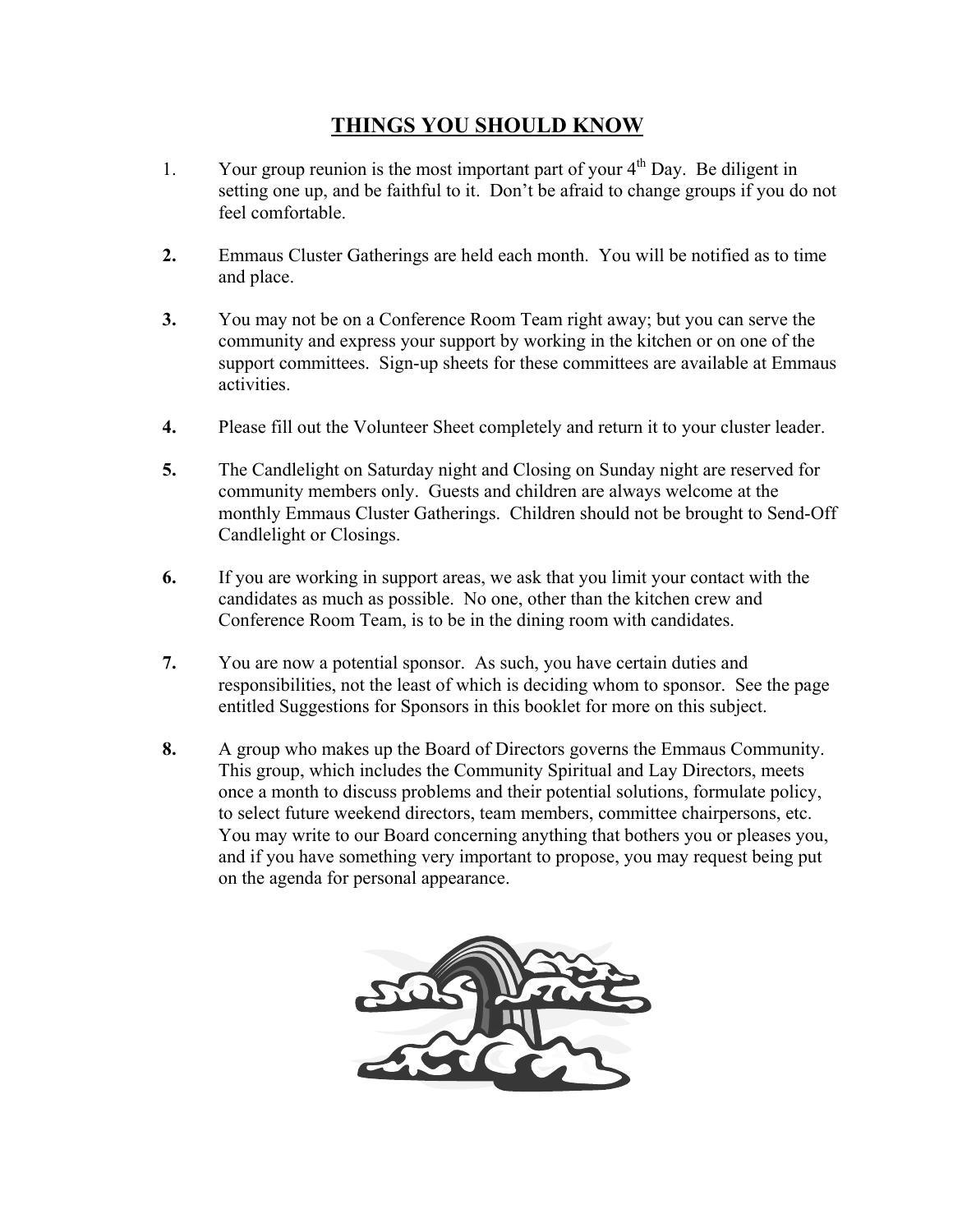# **You and the Gathering**

"Wherever two or more are gathered in my Name, there I will be also."

What is a Gathering?…. And what happens there? The Gathering is a gathering of all Christians who have taken the Walk in a given area on a regular basis. Its purpose is two-fold:

- First, it is the entire Emmaus community giving visible evidence of their life in Christ. The members of the community share their piety, study and action with others.
- Secondly, your contact with your fellow Emmaus brothers and sisters is maintained and, hopefully, you will be inspired by the efforts and examples of others to make profound changes in your life and the life of the city or area where you live.

The program will vary from time to time, with participation by both lay persons and pastors.

A word of caution about Gatherings: You must persevere in them. Keep in mind that no experience immediately after the three days is going to duplicate the job and emotional exultation that you felt then. What must occur now is a gradual solidifying of you life in Christ. And this may be done on an intellectual as well as emotional basis. There may be many occasions when you fell "good" about your visits to Gatherings, but do not base your Christian growth on emotions alone. These are a necessary part of any person's life, but your plan of growth must involve study and action if you are to succeed.

So do not approach the Gathering only from a standpoint of what it can do for you, or what you can get out of it. Rather, consider your input, your sharing and helping of others, to be as much a part of you attendance as your receiving. The Gathering is worked at. Centers where Gatherings have become significant in the lives of those who have taken the Walk have found that it takes time and patience, and certainly perseverance, to make them work. But when they do begin to function, they become, along with successful group reunions, the most important growth factors in the Emmaus life.

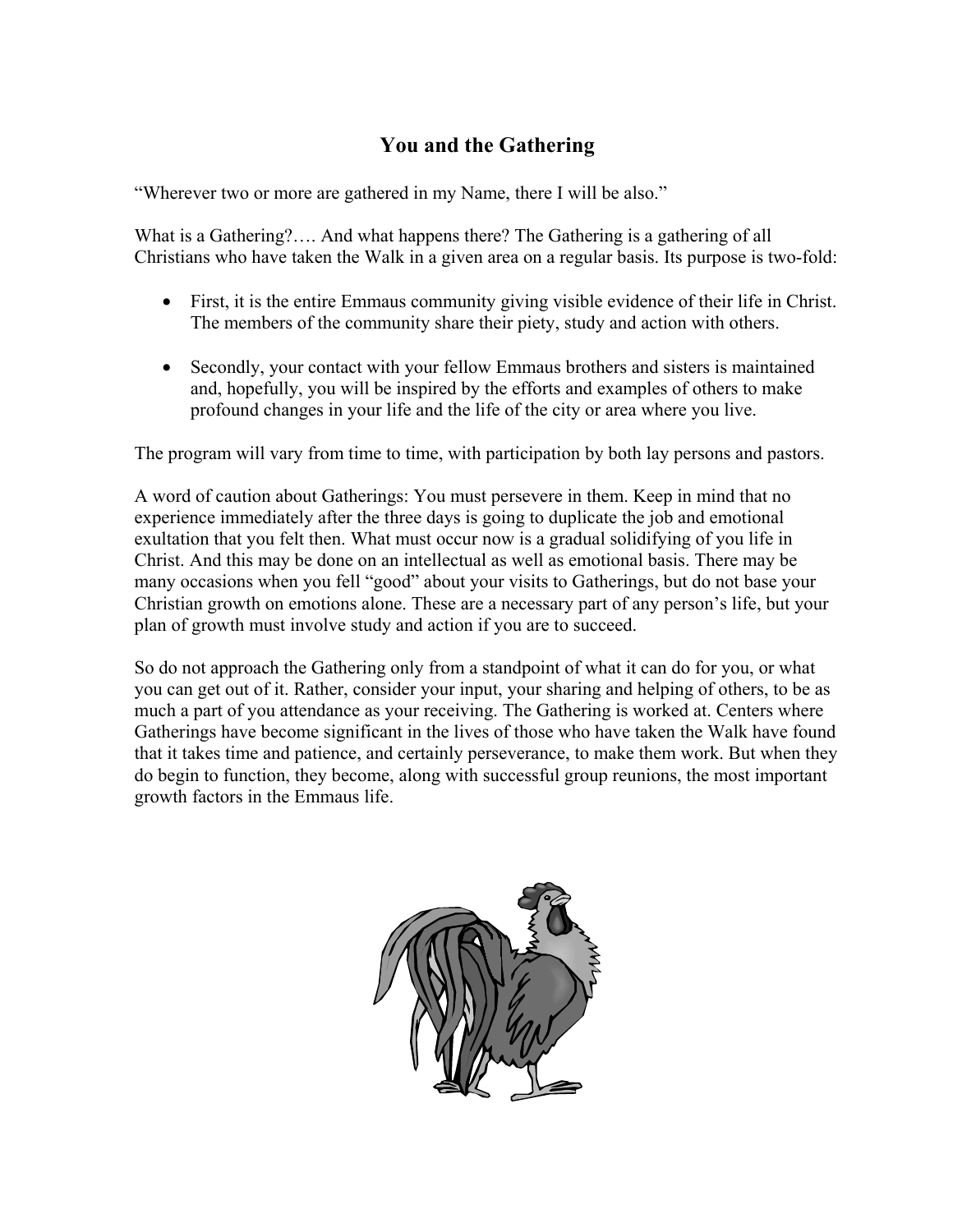### **THE GROUP REUNION**

As you consider the Gathering a gathering of the larger Christian community, you can identify the group reunion as your own personal, smaller Christian community. The same caution should be given to you about the group reunion that was offered about the Gathering. Group reunions need perseverance, patience, work and time. Group reunions do not guarantee instant success. Your first attempts at the reunion may result in frustration and confusion. You may feel self-conscious that you are not achieving the goals that you set for yourself and are overwhelmed by the sharing of others that have been making group reunions for a longer time. Keep in mind that this is quite natural. Group reunions are really the heart of the Emmaus method. One of the most striking statements about the Walk to Emmaus movement is that the three-day experience is held to put people into reunion groups in order that Christ's work may be done. If you want one simple answer as to what is the most important thing that you can get out of your Emmaus week-end in terms of the method, it is that you are blessed with a weekly meeting of friends with whom you can share your life in piety, study, and action. This, essentially, is what the group reunion is—To insure success in the group reunion, there are at least three important factors involved:

- 1. Make it, when possible, with people with whom you have a natural and easy friendship.
- 2. Give it plenty of time to nurture and grow.
- 3. Be open, honest, and generous about your life in Christ.

It is necessary to re-emphasize the fact that, "It is in giving that you receive." Group reunions will give you much, but a Christian is also very much concerned with how he or she can help others. There may be many times when you feel that there are other things that you need to do rather than go to a group reunion. Excuses are easy to find—the job, the children, something to do around the house. But that meeting that you might miss might be the one in which a friend may have needed you the most. What you can give to others in the way of sharing, support, and example must be uppermost in your mind.

# **BLESSED IS HE WHO COMES IN THE NAME OF THE LORD!**

### **THE SERVICE SHEET**

And what is it that is fundamental to being a Christian? What is needed to continue to grow in His love? The talks on the three days contained that which is essential to living fundamental Christianity. A method to assist you in living that is furnished rather ingeniously, yet simply, is the group reunion. As you recall at your three days, it was stated that the fullness of our growth is dependent on three things our practices of piety, those means in which we attempt to communicate our love for God and seek to discern our relationship with the Father, Son, and Holy Spirit; our study, the attempt to know more about Him, His Church, and about His work in this world, that we are His hands and with His help, we are to bring about the changes in the world that He lovingly seeks, which is our action. We stress once again the fact that man's relationship with God is not complete until there is relationship with man. One without the other is incomplete. (Luke 10: 27)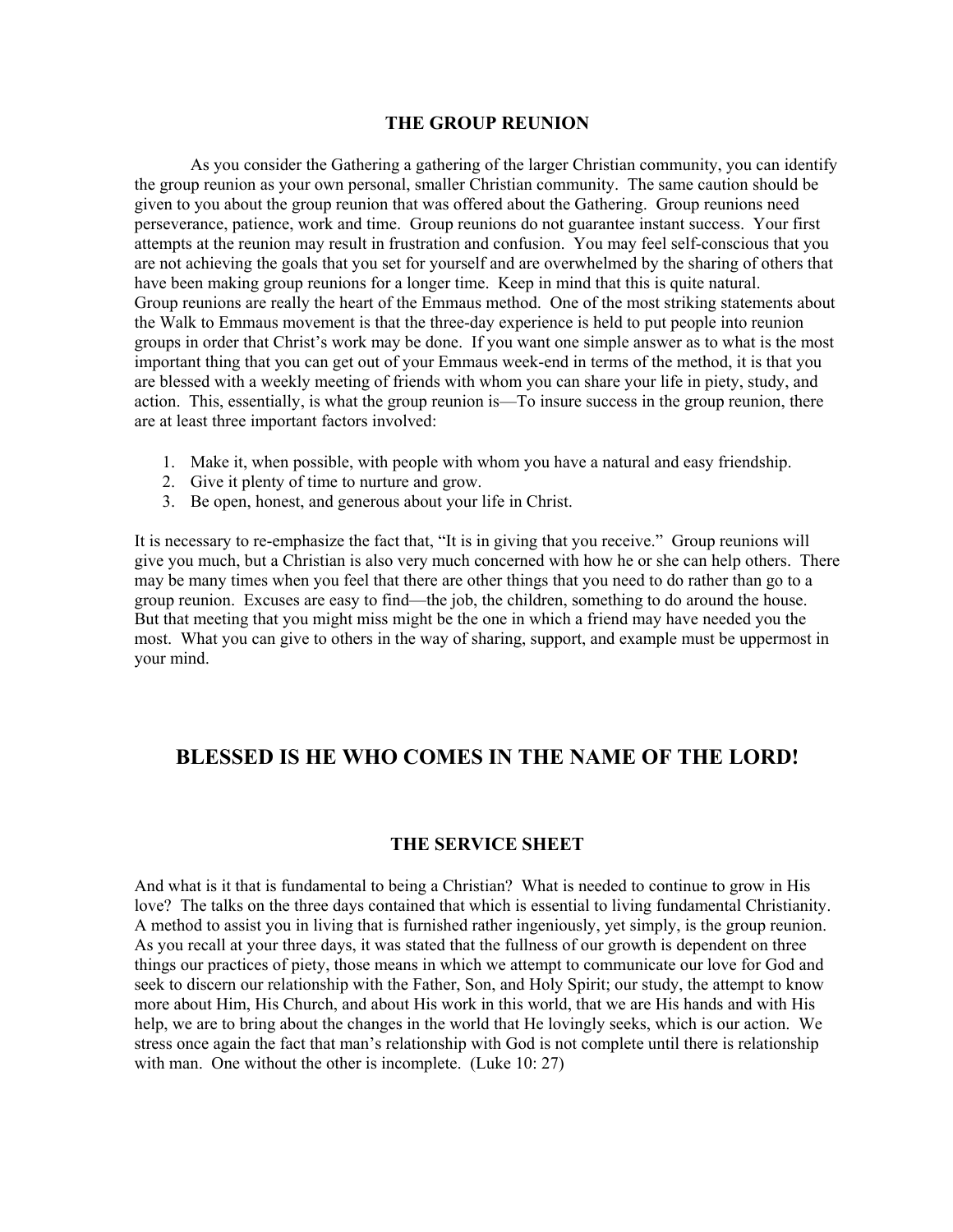# **USING THE SERVICE SHEET (Wallet Card)**

With this in mind, you can easily understand the format of the service sheet that you received at your three days. It is divided in a corresponding way to the three legs of the tripod. The service sheet is to be considered a guide; no more, no less. It assists you in completing the totality of your life as a Christian. It should be completed fully when you meet. Those who are new to the reunion often find themselves dealing with only the piety section, as study and action may initially be harder. Resist the temptation to eliminate or bypass sections of the sheet and endeavor to deal with all aspects of the form. Remember, it was stated that it would not be easy, but worthwhile things rarely are!

**PIETY:** At your three days, you were asked to "fill out" the service sheet; that is, make a commitment as to how many times you would attend Church, take communion, pray, read the Bible, etc. You did this on Sunday afternoon, which is the day of triumph and joy. Were you realistic or too generous in your commitment? If you find out that in the flush of the three days you set too ambitious a plan for yourself, merely adjust you plans to be realistic with what you can actually do. The important thins is to settle to a workable commitment and keep it. When you share your piety at the group reunion, recount your commitment. You may say something like this, "I said I would pray every day and this past week I did." In this manner you hold yourself accountable for what you see as a practical commitment.

**MOMENT CLOSEST TO CHRIST:** This is sometimes stated as the moment most aware of Christ. It should be a pleasant sharing that enables the members of the group to perceive the working of Christ in their lives more clearly. You need to be sensitive to the presence of the Holy Spirit in the everyday happenings, the routine of family life, work, and social environment. Sometimes these moments will be of a liturgical nature as communion or a service, but remember that Christ can be seen in many ways and forms in the world. Moments when God feels near may be joyful ones, but they are also apt to be times of sorrow or great despair. If you attempt to make every waking hour a union with Christ, then becoming sensitive to Him in all aspects of our lives is necessary for growth.

**STUDY:** The study section of the service sheet should be shared in a similar fashion to the piety section in that it is not merely enough to tell what was read or what learning session was participated in, but try to give some ideas or concepts that you learned. In this manner, new books, articles, methods of reading and studying scripture, and the value of educational classes emerge. Through study, the intellect that God has given you will develop to better serve Him.

**APOSTOLIC SUCCESS AND FAILURE:** The portion of the group reunion that is most difficult for most of us to interpret is the apostolic success and failure section. What is an apostolic success or failure? Theoretically, an apostolic act of any kind is one done with the directed purpose of influencing other lives toward Jesus Christ. It is done in His name and the ultimate result brings both the doer and the receiver closer in union with God.

If you will remember the Action talk at your three days, you heard a statement that went something like this: "Make a friend, be a friend, and bring your friend to Christ." This , in a nutshell, is what the Walk to Emmaus is all about. It is in the form of personal contact that the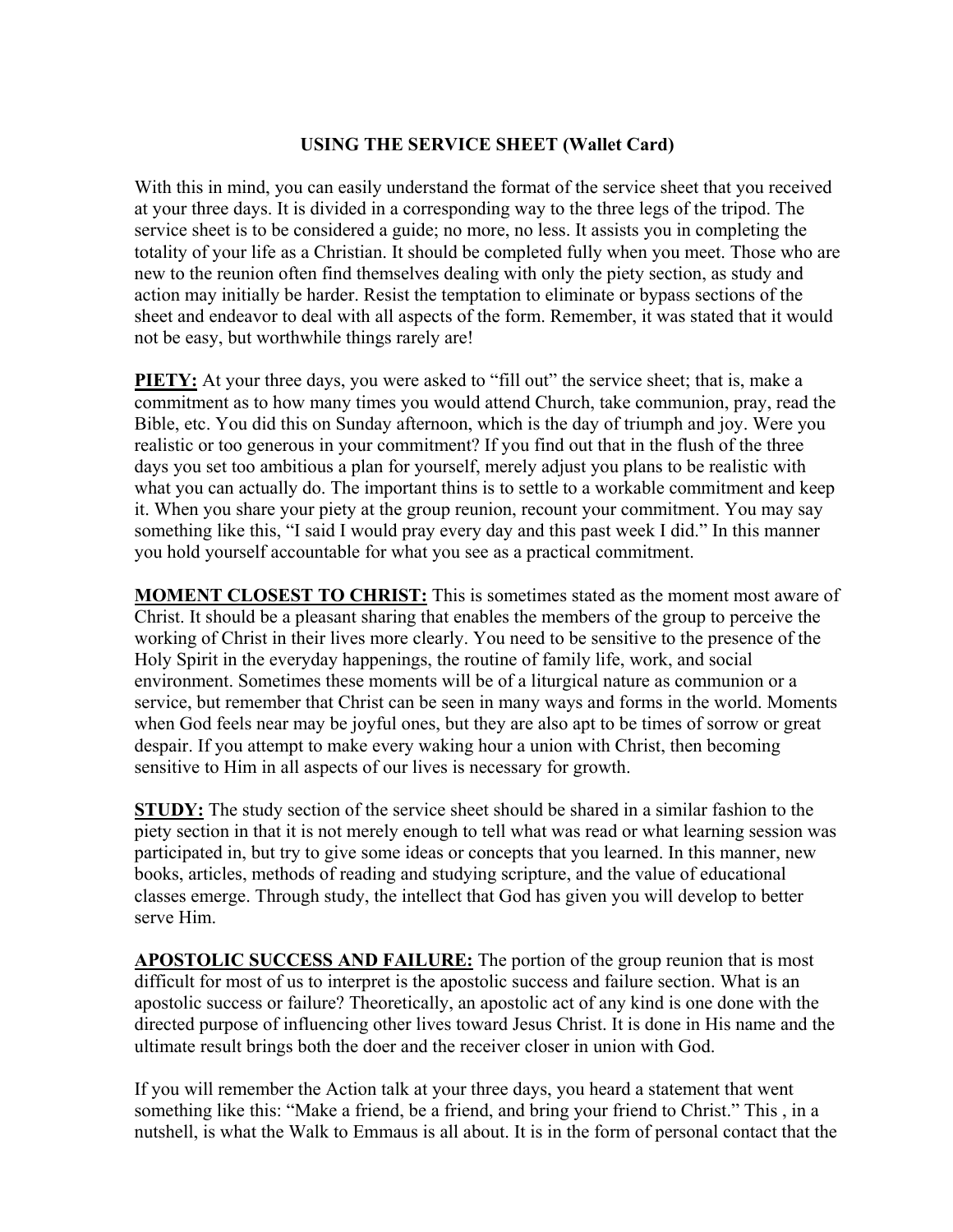Christian functions. Action is always oriented to bringing a friend to Christ. And the clincher is that the friend must be aware that Christ is the reason for your action. In this sense, the action is evangelical in nature.

It is difficult to be definitive about apostolic action, particularly in trying to give examples. Since the talents and abilities of Emmaus brothers and sisters will differ so greatly, it stands to reason that the apostolic action of the various Christians will range from very small individual acts to planned, dramatic and complex ones.

It should be stated, though, that if it is not obvious to others around that the Brother or Sister is a Christian by the things he or she does in the social environment and in relationship to the people around, then the Walk to Emmaus has meant little him or her.

Apostolic failures are planned actions that did not succeed or materialize. Only when plans are made can they then fail. An apostolic failure can never be the failure to plan or initiate some action. Keep in mind that failure will always be present to one who tries. The struggle of individual Christianity is the constant striving to overcome our bungling, our indifferences, and our humanness. Admitting failure is admitting truth.

In summary, apostolic action is our attempt through piety and study to achieve an attitude that orients our life so that everything we do is measured against the values of the Gospels.

**SPIRITUAL DIRECTION:** Spiritual direction is generally conceived to be a one-to-one relationship with a Spiritual Director, usually a Pastor, although a lay person may serve as such. If you can arrange to meet with a Spiritual Director occasionally, a frank and open discussion of your spiritual life can occur. The Spiritual director can suggest activities in the areas of piety, study, and action that are appropriate. Direction is not intended to be confession, but help and guidance in an ever-increasing effort to establish a vibrant and growing relationship with God through Christ. The director's role is to help the individual discern how the Holy Spirit is working in his life. It is a sensitive and important act, and for a pastor, an important function of his ministry.

**AGAPE**: Agape is the love prayer and sacrifice which is offered to God in petition for some grace. It is the unselfish, underserved king of live—the kind that God has for us. Agape, when offered at a Walk to Emmaus for pilgrims or team members, is normally done in a chapel (to control the environment, keeping distractions to a minimum), facing a cross (for a focal point of how Jesus died for us and that is where the light begins), while on their knees (as a sign of humility before God), with arms outstretched (hands seeking and imploring God's grace). Persons doing agape for the "72 hours" are welcome at the Agape Chapel at the Walk to Emmaus, or agape can be done wherever you are. An agape letter is notification of a commitment from an individual, reunion group, gathering, or Emmaus Board. The letter is a written promise and/or reminder that someone cares enough to send the very best. An agape poster is a visual message in picture form. An agape banner is a more permanent message of the love the maker would share with everyone.

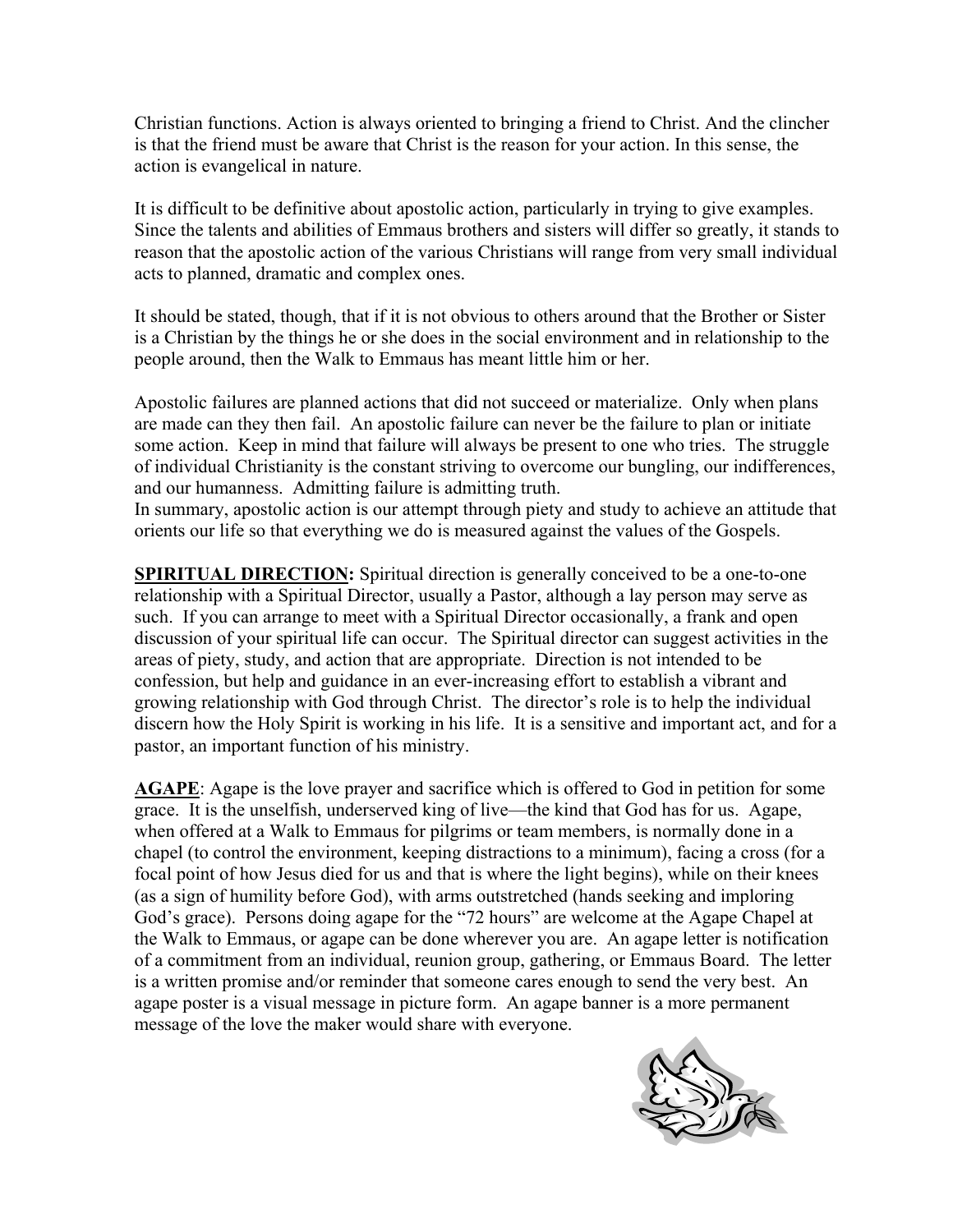# **TEN WAYS TO BUILD THE EMMAUS COMMUNITY**

- 1. Join a permanent reunion group.
- 2. Attend Gatherings.
- 3. Read whatever you can about the movement.
- 4. When you go to a send-off, candlelight, or closing, let your whole-hearted participation affect others.
- 5. If you are asked to help out in the kitchen or any other area of the weekend, say yes, and then show up.
- 6. Send general agape to team and candidates.
- 7. In considering prospective pilgrims for the Walk to Emmaus, remember to "Talk to God about the person before talking to the person about God."
- 8. If you are asked to serve in any way, attend all meetings on time and bring your Christian spirit of love.
- 9. If you have any complaints or suggestions, make sure you tell them to your Spiritual Director, Lay Director or Board members.
- 10. Always offer to help with anything that you can, and do it in the Spirit of Christ.

# **DOES GROWTH MEAN MEMBERS?**

Remember the Walk to Emmaus method? "Make a friend, be a friend, bring that friend to Christ."

It doesn't say, "Bring that friend to the Walk to Emmaus!"

How often, in over-enthusiasm, we have forgotten to recognize that Emmaus is not for everyone. It is a tremendous responsibility to sponsor a pilgrim, a serious act not to be taken lightly.

To sponsor a pilgrim for Emmaus is to agree, in advance, to be responsible for making an apostle. Emmaus is not intended to convert or to save or to solve problems, but it is meant to give a Christian the fools needed to be an effective LEADER in the environment; the tools of Group Reunion and Gathering where he or she shares, and therefore grows, in his or her life of piety, study, and apostolic action.

A sponsor, then avoid the temptation to recruit crowds. To sponsor a pilgrim is to establish a climate where the friend that you have made and brought to Christ SEEKS Emmaus rather than be "sold" on it.

# **HAVE A GLORIOUS FOURTH DAY!**

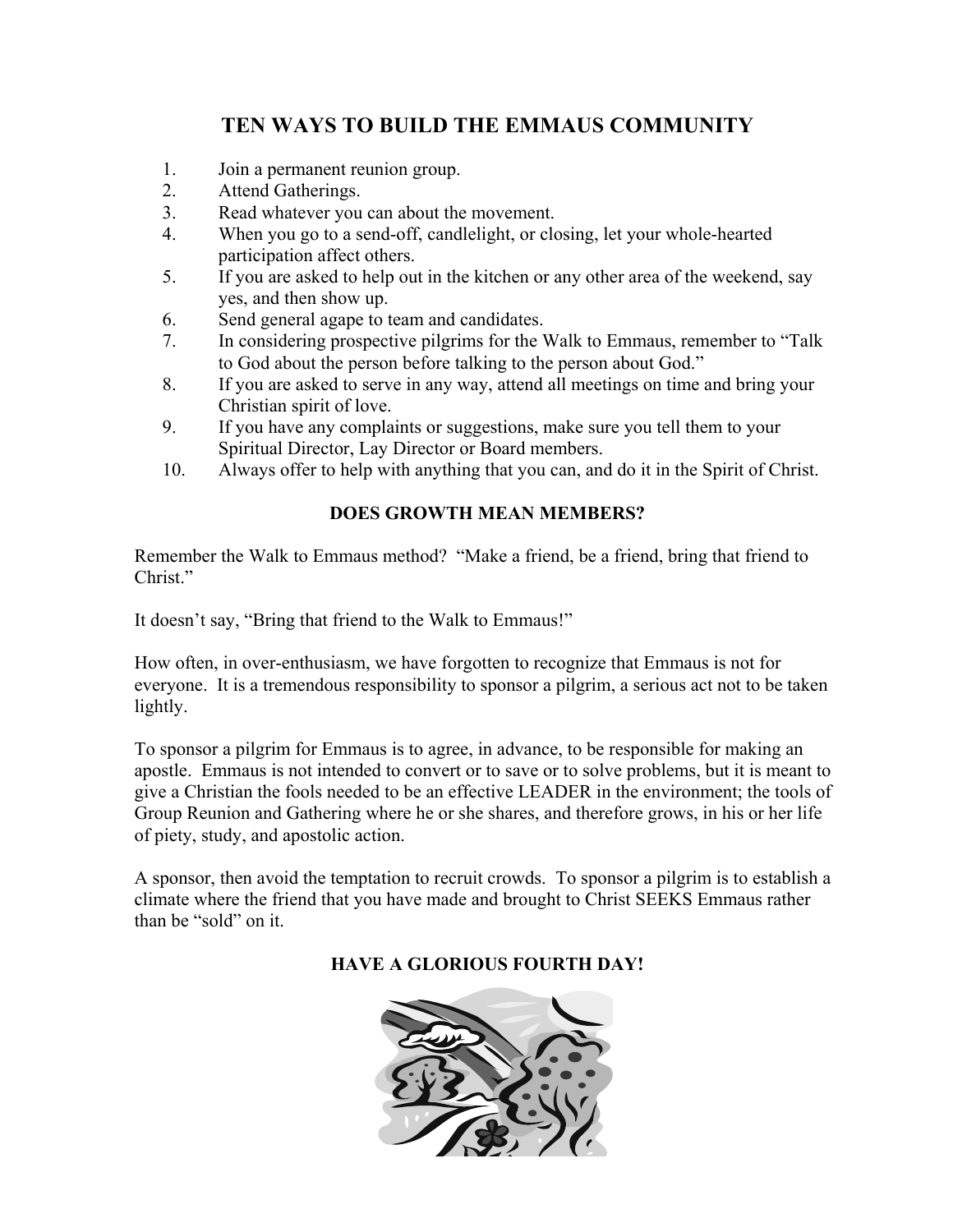The Walk to Emmaus is an instrument of Christian renovation. Its purpose is to train leaders who will become solid leaders in their own churches' ministries.

# **POINTS TO REMEMBER**

- 1. Do not develop a "holier-than-thou" attitude. Emmaus is only ONE OF MANY instruments of holiness.
- 2. Do not bug people especially clergy persons to attend Emmaus. This often creates the impression that the Walk to Emmaus is absolutely necessary for salvation. It is not.
- 3. Do not compare the Walk to Emmaus with a retreat. They are two different instruments of renewal. They complement each other, but the Walk to Emmaus is a once-in-a-lifetime experience.
- 4. Do not form a clique or special society among yourselves. This is not Christlike and is repugnant to those who have not had the opportunity to attend Emmaus or who are not interested.
- 5. Do not act as though the Emmaus community is a secret society. When people ask, tell them what Emmaus is and what it meant to you.
- 6. Offer your services, whatever they may be, to your pastor. Together with him/her and other parishioners you are the Church in your area. You need the pastor and he/she needs you to be involved in personal ministry. Do not be negatively critical of his/her plans and programs. You may not have all of the facts.
- 7. When you wish to seek spiritual counsel or to talk over a matter with your Pastor, be courteous to ask when it would be convenient for him/her to see you. He/she is your servant, yes, but the pastor also has many other persons to serve. Do not think you are special because you have attended the Emmaus weekend.
- 8. Make your weekly group reunion and attend Emmaus community gatherings. Emmaus does not pretend to, nor is it able to give a complete Christian formation in three days. If you think you "have arrived" after three days, you are wrong!



# **YOU HAVE JUST BEGUN ANEW.**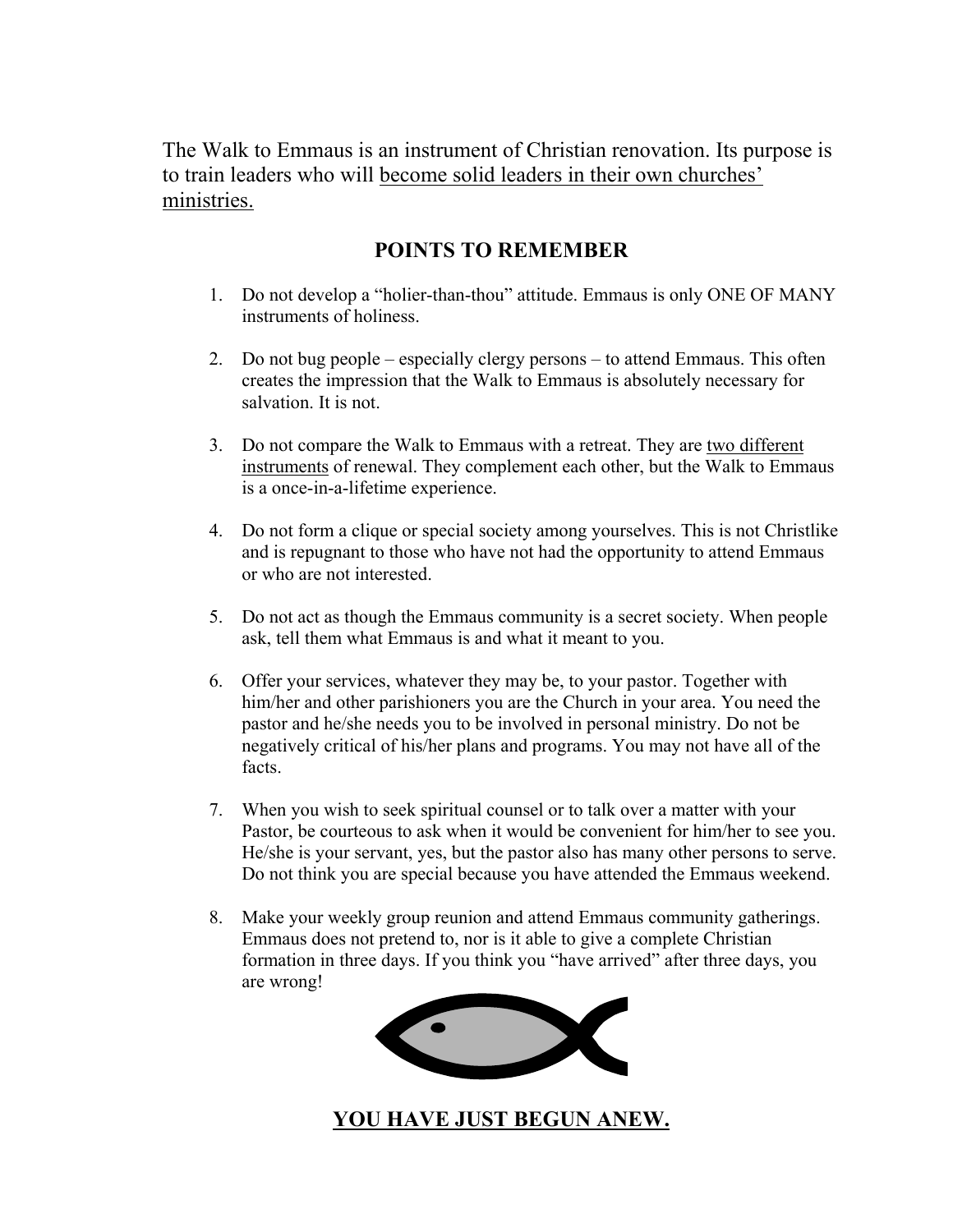# **SUGGESTIONS FOR SPONSORS**

Here are a few suggestions for recruitment that should increase your effectiveness, help you properly interpret Emmaus, and emphasize your responsibility in sharing God's grace as a Sponsor:

**First**, when you are talking to a married person, we suggest you talk with both husband and wife. We want both husband and wife to make the decision together. Their applications should be turned in at the same time, if possible.

**Second**, to assure the applicant you are personally interested in his/her attending, make plans to bring him/her to the Send-Off for the check-in. Your bringing him/her and helping with suitcases, registration, and sharing in the registration, is a form of prayer and sacrifice

**Third**, during the weekend, you and your family become a substitute for the Pilgrim. Leave your telephone number with the spouse. Do something special for him/her during the weekend such as giving a few hours during the day for shopping or for personal time. Share a meal with the family. Let the pilgrim's family know that you love and want to care for them.

**Last**, you have responsibilities to the pilgrim.

- (1) Pray for him/her during the weekend.
- (2) Write agape letters of prayer and sacrifice.
- (3) Support him/her with your presence at The Sponsor's Hour (Thursday, 7:00 p.m.), The Candlelight (Saturday, 8:00 p.m.) and The Closing (Sunday, 4:00 p.m.).
- (4) Accompany your pilgrim to his/her Gathering meeting or make arrangements for him/her to attend.

Remember, Emmaus is not for everyone. The Walk to Emmaus weekend cannot rectify every problem marriage, enthuse every disenchanted church member, or make saints of sinners. The Walk to Emmaus is designed to change environments through Christian leaders.

We don't need just any pilgrims, we want THE BEST.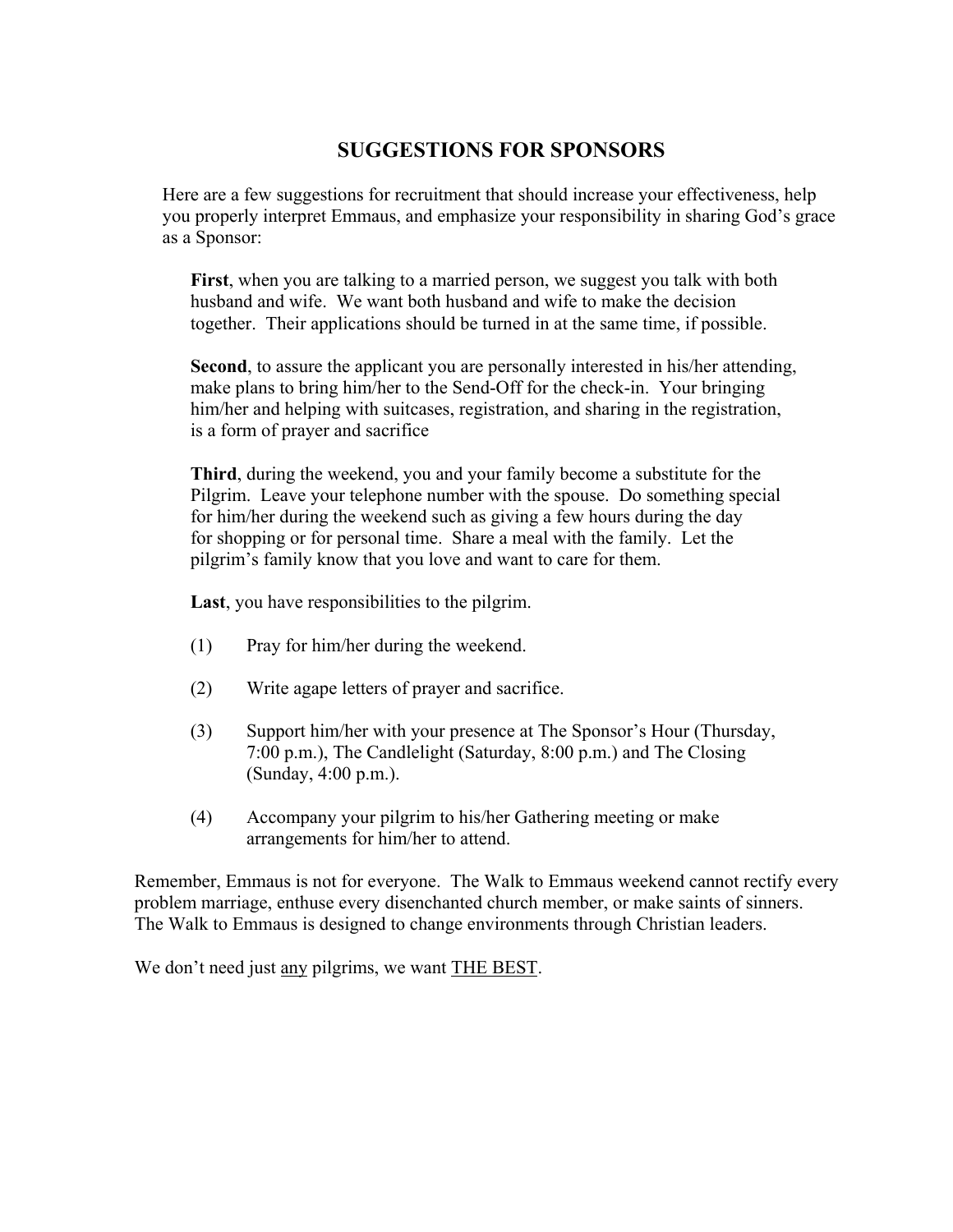

# **WHAT IS AN "AGAPE LETTER?"**

As sponsors one of our most perplexing a situation arises when we try to explain to someone what kind of letter we want from him or her for our pilgrims. You may want to use the following as a pattern for the one you write:

Dear \_\_\_\_\_\_\_\_\_\_\_\_\_\_\_\_\_\_,

 The "Walk to Emmaus" is a weekend of spiritual renewal with many beautiful gifts and surprises. One such surprise is the mail that persons attending received from their loved ones. \_\_\_\_\_\_\_\_\_\_\_\_\_\_ is going to attend a "Walk to Emmaus".

 As sponsors, we are responsible for contacting family and close friends and asking them to send a note or letter to so that she/he will receive it during this special weekend. Since it will be a total surprise, we sometimes have to do a little detective work in order to get names and addresses of persons from whom we need help. Perhaps you'd like to pass along to someone that you know \_\_\_\_\_\_\_\_\_\_\_\_\_\_would like to hear from.

This letter is an opportunity for you to express your appreciation of and what your relationship with him/her has meant and still means. You might want to recall some humorous event or some happening that has been special to the two of you. This is a letter of love and WILL BE READ ONLY BY THE PERSON TO WHOM YOU WRITE. Would you help make  $\cdot$  's "Walk to Emmaus" special by doing the following:

- 1. Write a letter to him/her and sign it.
- 2. Put it in an envelope and seal it.
- *3.* W*rite* his/her name (but not yours) on the envelope. Include Walk #, whether "spouse, friend, or child."
- 4. Put the envelope in a larger envelope and mail it to us prior to so we can get it to the proper place on time.

This should be a complete surprise to \_\_\_\_\_\_\_\_\_\_\_\_\_\_, so please help make it special by keeping "mum" until it's all over. We hope you'll help us by getting a letter to us. It will be greatly appreciated.

Thank you,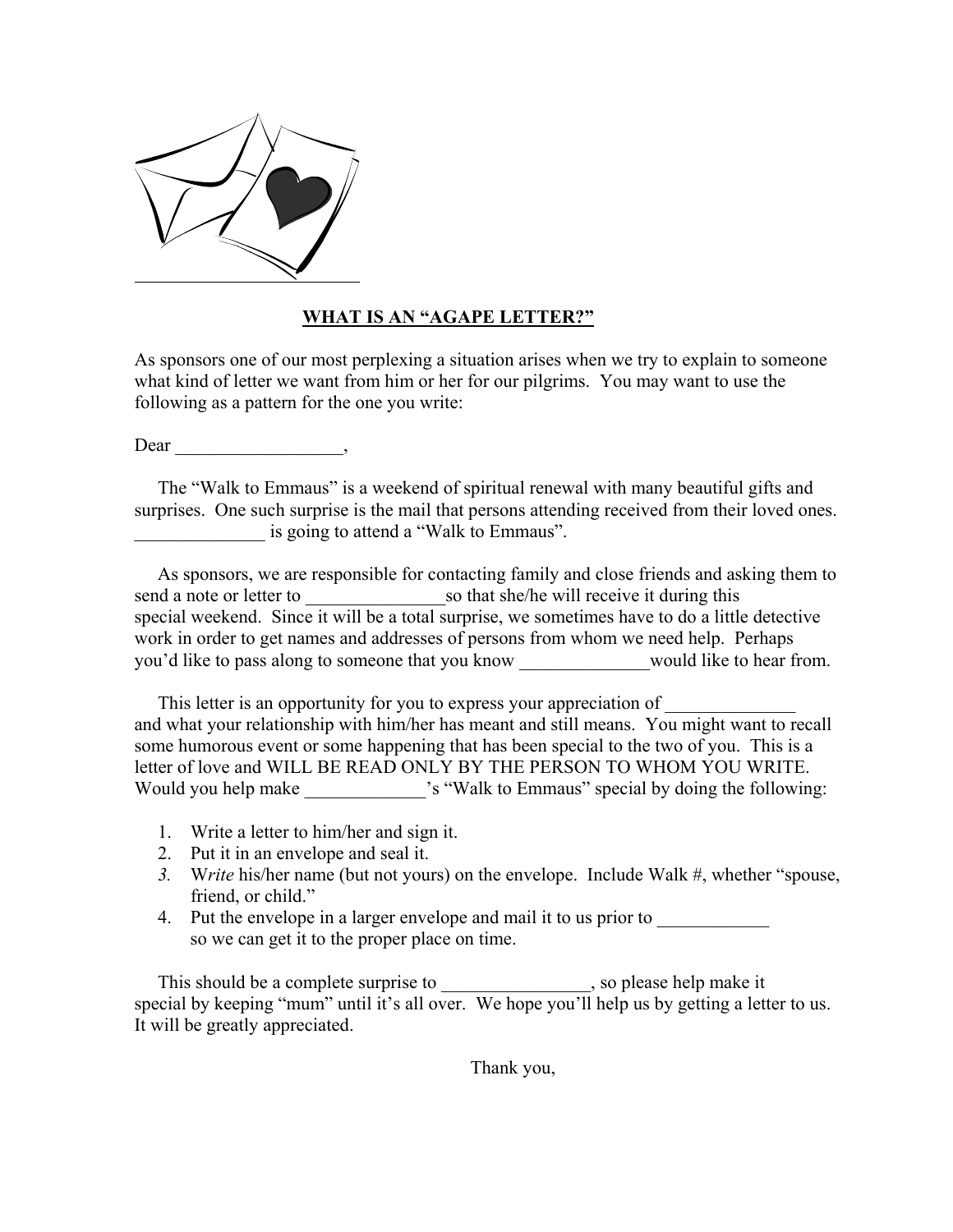### **TEAM SELECTION GUIDELINES**

### Progressive Servanthood

The purpose of an established progression of team responsibilities for Emmaus Community members is two fold; leadership training and spiritual development. A person's readiness to effectively carryout his or her particular team assignment is often dependent upon and always enhanced by, prior experience in another position. In general, the progression of responsibilities looks like this: support roles (agape, kitchen, angels, worship), Assistant Table Leader (and speaker), Table Leader, Assistant Lay Director, and Lay Director. A Music Leader should have had sufficient team experience to know the place of music in the weekend or have served as an Assistant Music Leader on a previous team.

In addition to preparing persons for Emmaus leadership, progression team assignments school persons in the posture and practice of humble servanthood, the heart of true Christian leadership. That is why community members' support for Emmaus Weekends does not begin with recognized positions of team leadership, but with anonymous position of servanthood such as working in the kitchen, praying in the chapel, sorting letters in the agape room, and cleaning bathrooms. This kind of sacrifice and servanthood is the heart of Emmaus and is where the development of Christian leadership begins. Those who seek "important jobs" probably need to be assigned more humble tasks for their own sake as well as the good of the team. Those who first give themselves wholeheartedly and joyfully to the humblest duties are probably the ones who eventually need to be with the pilgrims in the conference room setting an example and sharing their spirit.

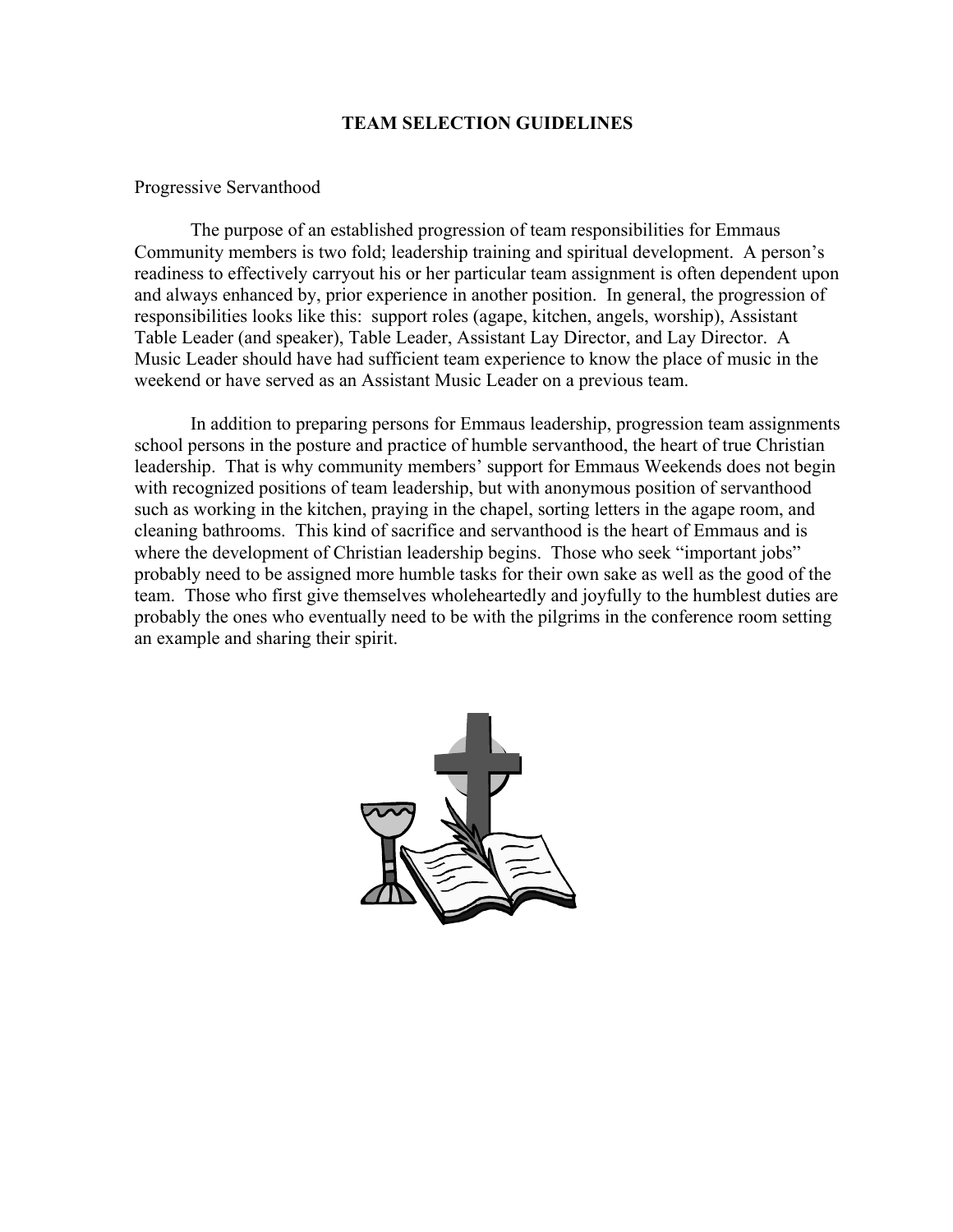# **Emmaus Songs**

# **Send Off Song**

*Behold what manner of love Th e Father has given unto us, Behold what manner of love Th e Father has given unto us, Th at we should be called the sons of God! Th at we should be called the sons of God!*

# **Candlelight Song**

*Jesus, Jesus, Can I tell you how I feel? You have given me your Spirit, I love you so.*



# **Closing Song**

*Th ere's a new world coming, And it's coming round the bend. Th ere's a new world coming, And it's waiting here my friend! Th ere's a new voice calling and it's calling you and me, Coming in Peace, Coming in Joy, Coming in Love.*

### **Blessing Before Meals**

*Gathered at this table, Holy Spirit come. Fill us with your presence. Bind our hearts as one. Bless this time together. Jesus, give us peace. Come, Lord, be with us. Join us as we meet. Come, Lord be with us. Bless this food we eat. AMEN*

# **Blessing After Meals**

*As we leave this table, fed by your own hand, Holy Spirit fill us, 'til we meet again. Jesus, as we leave here, let us walk Your way. Sharing God's blessing, as we do and say. Sharing forever, Your love here today. AMEN*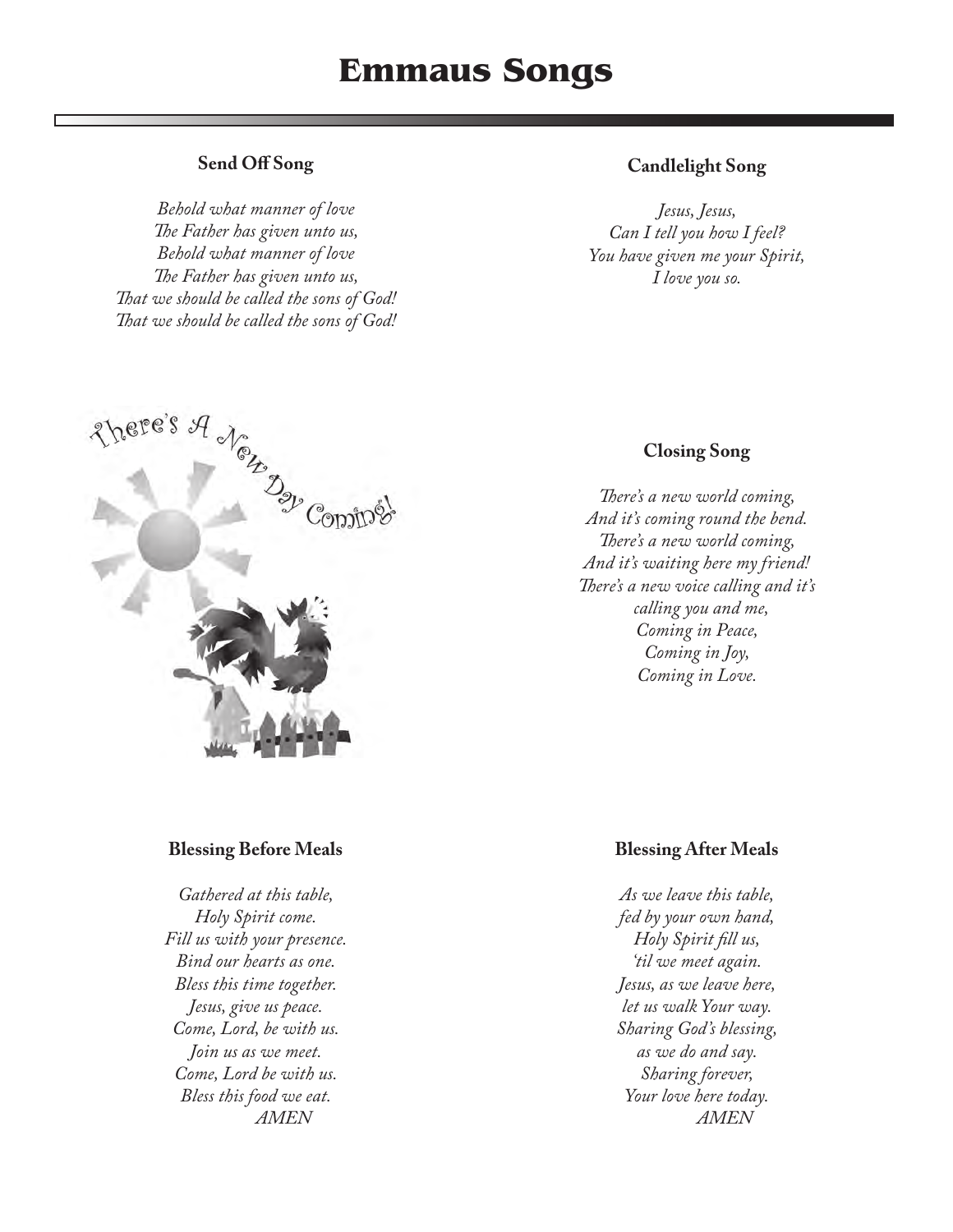# **DOOLY CAMPGROUND**



After the Civil War, Army Chaplin George Troupe Embry returned to the Methodist ministry. In 1874, he was assigned to the circuit that included Vienna, GA. He was driving his buggy to Vienna when he came to the Sandy Mount Creek just West of Vienna. As he paused to rest, his horse followed the creek to a very large spring bubbling up on the rocky hillside. After tasting the clear, pure water, he rested on a nearby hill. Rev. Embry, who had been a POW in the Civil War, felt that the particular hill upon which he rested was "holy ground." He continued on into Vienna and met with the church members there. When he told them of his feelings about that spring area, the decision was made to erect a campground there.

Thomas Whitsett donated the land and the members of the Methodist Church in Vienna began collecting funds and building supplies to build a tabernacle on the site Rev. Embry had recommended. Most of the timber for the tabernacle was harvested from the surrounding area. The men used axes, hand saws, and planes to prepare the columns, beams and rafters. They used pegs and cut grooves to make each rafter and brace fit



Rev. George T. Embry

together. A bush arbor was used for the first meeting on September 10, 1874.

For more than 100 years, the campground has been used for camp meetings, youth retreats, family reunions, business meetings for the Methodist Church (now the United Methodist Church) and other organizations, and now, The Walk to Emmaus.